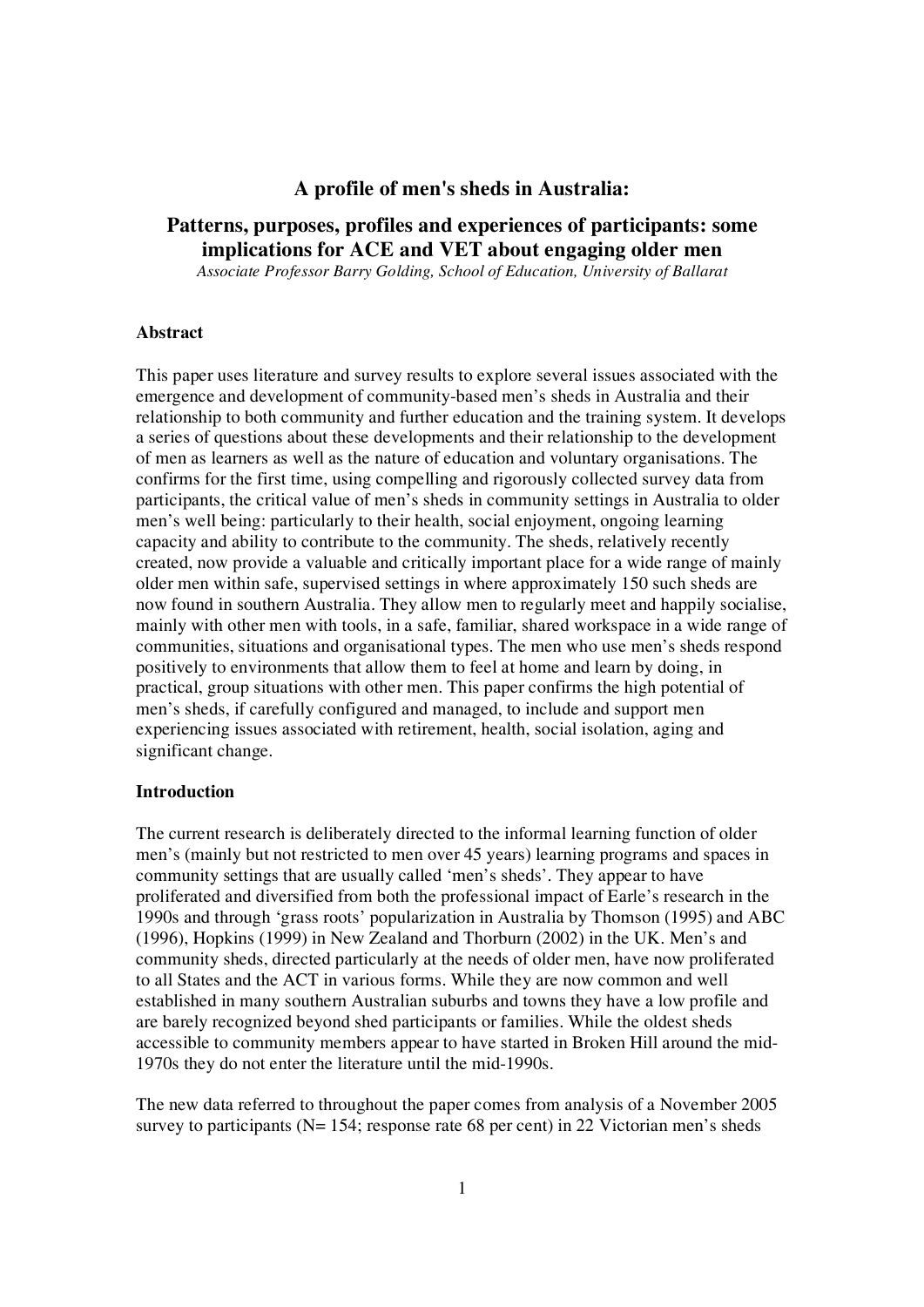accessible to men in community settings (Golding and Harvey 2006). This survey comprehensively explored men's experiences associated with participation in these men's sheds as well as their perceptions and experiences of learning within and beyond them. It forms the first part of an in progress research project for NCVER by Golding, Harvey, Brown, Foley, and Gleeson (in progress 2006) examining learning spaces and programs in 24 men's sheds in diverse community settings all Australian southern States where significant numbers of such sheds are located by means of survey and on-site interview.

In the process of identifying learning spaces that would or should form the basis of the national study researchers came across a number of Australian voluntary organizations that pre-date men's sheds in name. These organisations appear to have played (and in some communities continue to play) a somewhat similar and locally important role for older men and communities. These organizations include but are not restricted to railway, engine, car, motor bike, mining, forestry and farm machinery preservation societies as well as woodworking and wood turning guilds. Such organizations have typically served communities - by simultaneously preserving and maintaining men's trades, tools, crafts and artifacts, creating a workshop space for former tradesmen and younger enthusiasts to meet and enhancing community assets and infrastructure including museums. Though primarily serving older trade, mechanic and craftsmen's needs and typically including a work shed, these earlier spaces and organisations differ in important aspects from current day 'men's sheds' in community contexts. They were not specifically badged as 'sheds' or as being for men, and were focussed on a specific craft or trade-related activity rather than on a generic shed space. Though a definitive Australian history of men's learning spaces and the origins of what are currently called' men's sheds' has yet to be written, there is evidence that some long running sheds – now called men's sheds - originated from these earlier craft and trade-based organizations.

In several senses volunteer-based country fire and emergency services organizations (Hayes, Golding and Harvey 2004) as well as football clubs (Golding, Harvey and Echter 2005) have served - and continue to serve a similar important role, mainly for men and their communities, typically based around regular meeting and activity in fire sheds or football sheds respectively. It is also arguable that trade-based workshops – such as those associated with technical and further education in Australia, including engineering, automotive, plumbing, carpentry share some pedagogical characteristics of men's sheds. By virtue of their periodic, group-based, hands on, workshop and shed-based instructional modes and associated mentoring through an extended apprenticeship system, trade workshops (with the exception of hairdressing and hospitality) have functioned very effectively as training, learning and socialization spaces mainly for tradesmen.

### **Literature review**

Men's sheds and their benefits are poorly known academically but relatively betterknown in Australian men's health circles. They have not previously been examined as sites for learning, including informal learning. Earle, Earle and Von Mering (1999) challenged community and recreation professionals 'to devise programs to make sheds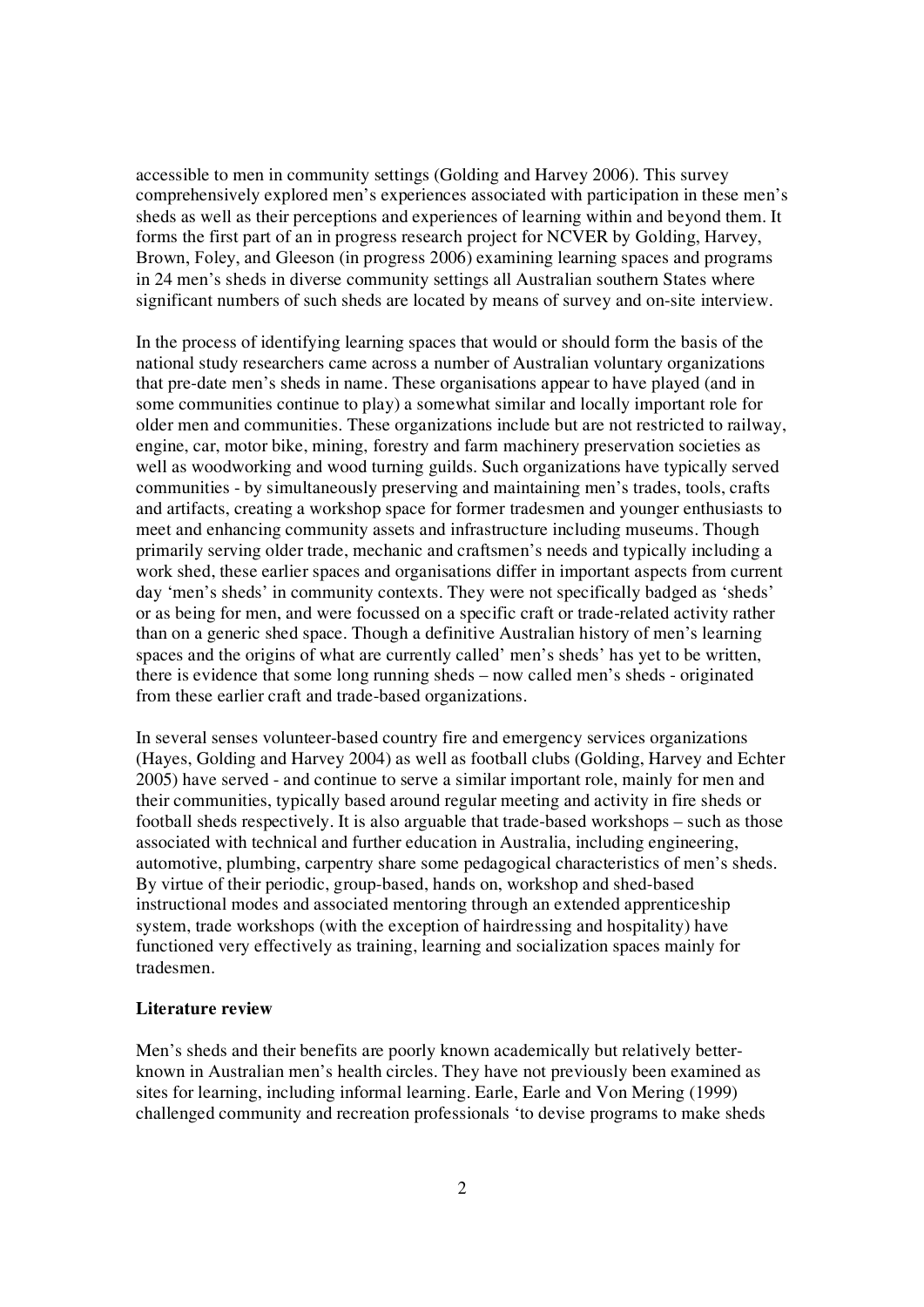more socially inclusive and productive learning centres'. They have proliferated very recently in southern Australia in the virtual absence of critical research and evaluation as to the value of these spaces or programs and the extent to which they provide pathways to older men back to learning, work and engagement with community. In January 2006 there were around 100 active sheds in Australia and approximately 50 in the process of opening.

Earle's gerontological research in the 1990s made the link in South Australia between aged care, men and sheds. Bettany's recent research and practice, also in South Australia identified the particular importance of sheds for men with dementia (Bettany 2005). Bettany has coined the idea and raised the issue of 'shedlessness' in retirement and identified the efficacy of shed activity for older men. Hayes and Williamson (2005) have undertaken the most comprehensive previous review of the literature including the rationales for community-based men's sheds in order to develop draft guidelines for evidence-based, best practice in Victoria men's sheds. Though the study and review was comprehensive of active Victorian sheds, its emphasis – consistent with the underpinning rationales for many of the organizations that support sheds, was more on the health, well being and social benefits of sheds for men. As a consequence there was little consideration of the nature of the informal learning and skill acquisition presumably taking place, other than as a mechanism of social connectedness. Using a Delphi study of 20 Victorian sheds, they concluded (p.10) that, while the purposes were diverse, that overall…sheds were deemed to be an important as a place or space for *gathering* men together

(serving a utility function) and for men to gather *together* (serving a social function). They concluded that of the sheds examined, most were developed relatively recently (most since 1999), catered for older men (age 50+) and around three quarters do wood work specifically. The study sensed a 'growing awareness … that many men are left without a space or place to safely meet in Victoria today' (p.10).

There have been several small studies of participants and programs within single men's sheds. CHB (2001) evaluated the Bendigo Men's shed in 1999 using a community health promotion tool (PRECEDE) developed in the US by Green and Kreuter (1991). Jones and Richards (2003) undertook a participant study of the Gisborne men's shed. Hayes and Williamson (2005, p.7) note that the Darebin Men's Shed was 'evaluated by use of the QIPPPS online software system supported by the Department of Human Service (VDHS) and Australian Institute of Primary Care (AIPC) at La Trobe University'.

## **Findings and discussion: locating research into men's sheds in a wider context**

The current research is considered timely, in the light of recent extensive research into the barriers to men's lack of participation in formal learning in the UK (McGivney 1999a; 2004), the critical importance of community-based informal learning in widening participation in excluded communities of people who are educationally, economically and socially disadvantaged (McGivney 1999b, p.78) and the emerging Australian literature on boys literacy and schooling (Rowan, Knobel, Bigum and Lankshear 2002).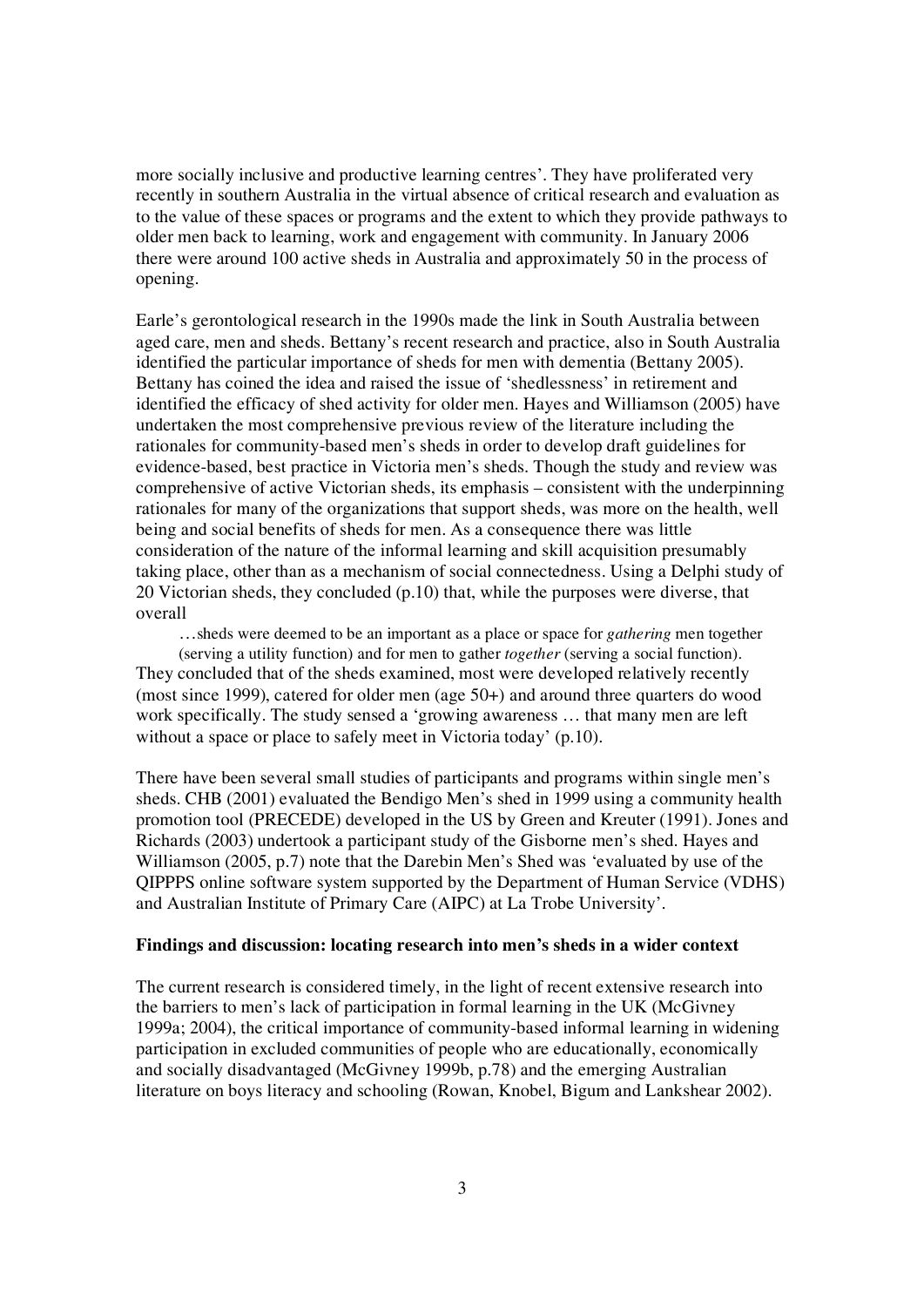The rationales, pedagogies, experiences and outcomes of older men in Australian spaces and programs devised for and used primarily by men –including in community contexts remains virtually unresearched. Voluntary community organizations with a significant proportion of older male participants such as those devoted to rural and remote public safety (Hayes, Golding and Harvey 2004) as well as football clubs, senior citizens and land care organizations have been shown, through recent rigorous research (Golding, Harvey & Echter 2005) to be critically important sites for re-engaging older men in learning both formally and informally – with significant benefits to their lives, work, family and communities.<br>McGivney (2006, p.92 in press) emphasizes the need for funding that allows for what she

calls 'the essential first stage development work … engaging with people in the community, winning their trust, listening to them' in order to increase the quality of engagement with reluctant leaner groups. As McGivney (2006, p.94) notes, 'To engage in organised learning is completely outside some groups' cultural frame of reference'. As McGivney (pp.94-95) identifies for reluctant formal learners generally, to engage older men

… is neither an easy nor short-term task' because of 'the psychological risks (of possible failure or ridicule); the social risks (of acting contrary to family or cultural norms) and financial risks (endangering welfare benefits or getting into debt) where there are no guaranteed (employment or fiscal) returns from learning.

Previous research has identified a range of factors that pose barriers to older men's attitudes to learning, particularly McGivney (2004), Foskey and Avery (2003) and Golding, Harvey and Echter (2005). This research confirms the already known barriers to learning for many older men: the lasting impact of negative school experiences, fear of failure, negative attitudes to formal post-compulsory education, the importance of work to male identity, particularly for men involved in rural occupations (Foskey and Avery 2003, p.2) such as mining, forestry and agriculture (and the deliberate avoidance of many forms of formal learning), resistance to change, lack of social capital, skepticism about the benefits of learning and practical and structural obstacles including the formality of VET and comprehensively feminized nature of ACE learning spaces (Golding and Rogers 2002).

## *Men's sheds, personal territories and male identity*

While there are few serious academic texts about men's sheds that are publicly accessible to men in the community, there are several books and articles in the Australian popular press about men's personal workplaces or 'sheds'. All appear to have been preceded by a *Men and their sheds* film (ABC 1996) that was shown and seen on television and clearly remembered by many older Australians. The film 'researched across four States … sets out to discover the reasons for very private pursuits of "shedophiles", why they need their own and exactly what they think inside those corrugated walls'.

Thompson (2002) in his *Blokes and sheds* book identifies the shed as having an important place in Australian culture and mythology. The book's blurb suggests that 'An Aussie man's pride can be measured by his shed – it's size, what he stores in it and what he can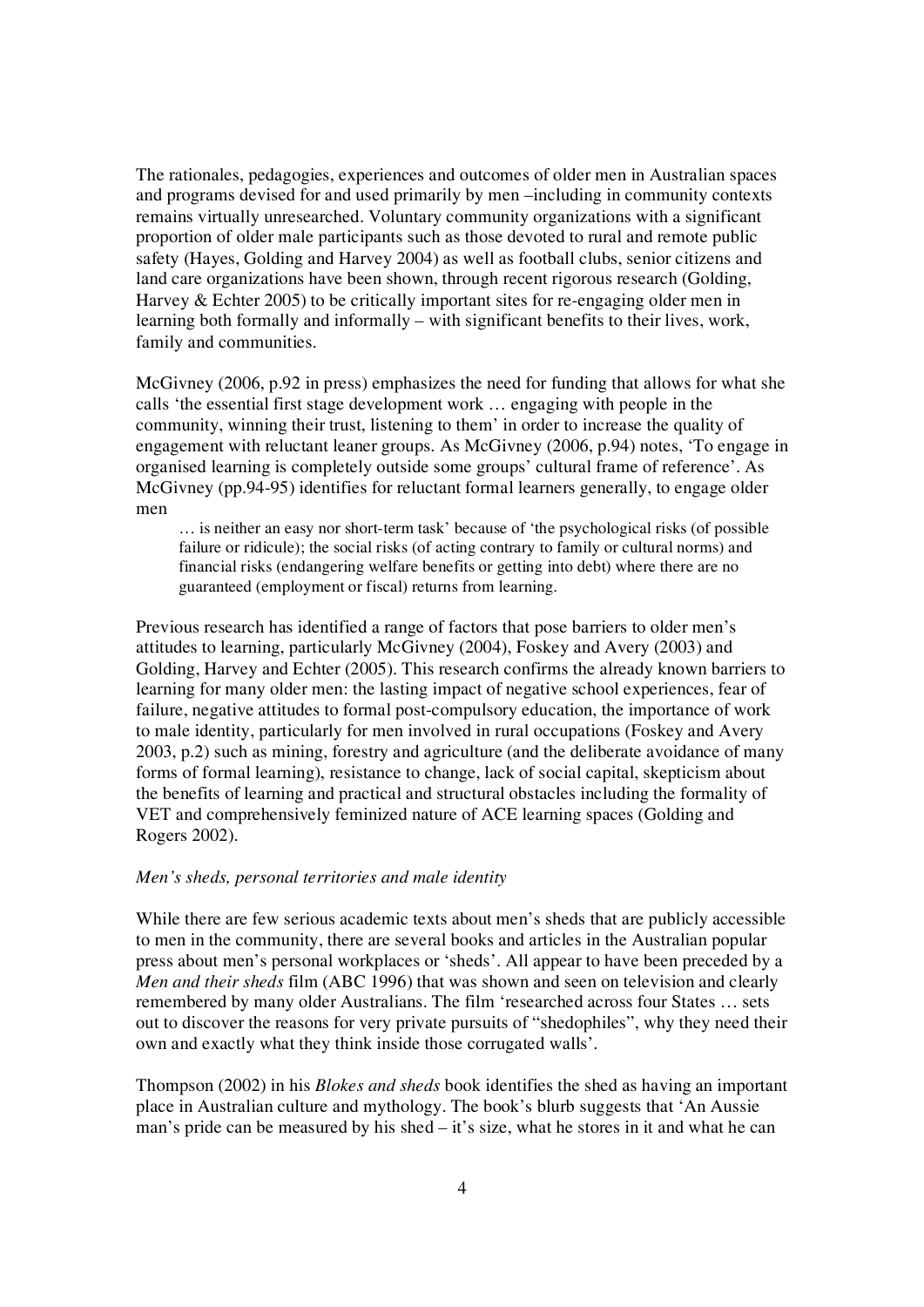fix in it'. Thorburn (2002) and Hopkins (1999) write in a similar, folksy style for UK and New Zealand audiences respectively. Thorburn (2002) suggests in the blurb for his *Men and sheds* book that 'a shed is to a man what a handbag is to a woman – both contain all the essentials for surviving in the modern world … no reasonable woman would dream of putting a foot in men's shed'.

#### *Locating men's sheds in relation to gender theory*

Research to investigate men's learning needs in and through sheds designed specifically for men might be regarded by some feminists as problematic in gender equity terms. Gender equity has come to invariably mean establishing equity for *women* in education and work. That women clearly outnumber men as learners in adult and community learning organisations (Golding, Davies and Volkoff 2001, p.68) has widely been considered normal and unproblematic. ACFEB (1996) noted a decade ago that 'Women have constituted 75 per cent of Australian adult education participants for the past 75 years or more but this has received very little strategic focus in research policy or planning within the adult education field.' Adult and community education (ACE) has a strong feminist history and has very successfully and deliberately positioned itself as a sector of choice in adult education for many women. Golding, Davies and Volkoff (2001, p.68) noted in their comprehensive review of Australian ACE research that literature on ACE 'is generally underpinned and informed by women's and feminist perspectives.'

The current research tries to take what male researchers Lingard and Douglas (1999, p.4) describe as a 'pro-feminist' position, which, as they acknowledge, is 'a position easier to describe than practise'. This position '... sees the need to change men and masculinities, as well as masculinist social structures, while recognising the hidden injuries of gender for many men. To paraphrase Lingard and Douglas, though the authors reject the idea of 'a turning away from a concern' with the education of women, (p.4) they do suggest the need for '… more equal gender relations that requires, *inter alia,* a policy and practice focus in education' (p.5) for both men and women. A pro-feminist position is particularly difficult to sustain if the current research is portrayed by what Lingard and Douglas (1999, p.115) describe as a 'competing victims' syndrome' in relation to male and female educational disadvantage. Similarly, a pro-feminist position would be inconsistent with any over-claims - based on the current study, that all men are disadvantaged (or women are advantaged) by virtue of their statistically low representation (or women's overrepresentation) in adult learning contexts.

The current research drifts into what Rowan, Knobel, Bigum and Lankshear (2002, p.5) would describe as 'dangerous or hostile terrain', It sails closest to a feminist storm, the pro-feminist breeze and a competing victims' syndrome by arguing for a place for men's sheds, on solid evidence, that community-based adult education in Australia has tended to become a site of feminising practice and for 'doing' femininity (after Connell 1996 and Lingard and Douglas 1999, p.118), and that men's sheds might be important sites for men doing masculinity.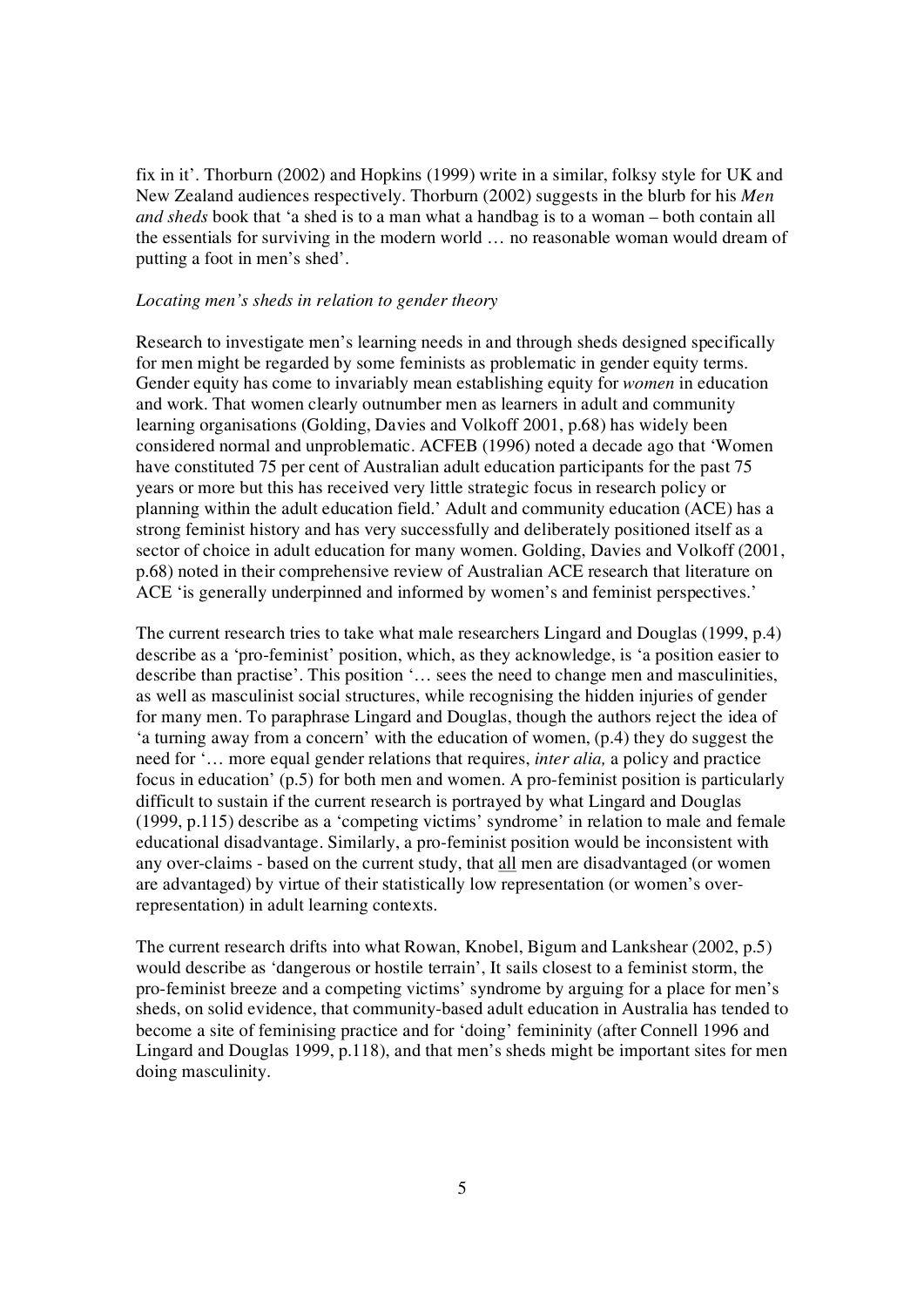It is important to note that in much the same way, the Australian vocational education and training sector, TAFE (Technical and Further Education), tended through its culture, practice and pedagogies - until relatively recently - to become a site for masculinised trade practices and 'doing' masculinity. In 2005 Australian adult and community education providers are typically located in 'houses' set up, staffed and maintained mainly by women. The centre décor, the layout, the posters, the program and the opening hours tend to be oriented towards and embrace women and their particular and different needs from a house-type base in somewhat similar ways that sheds position themselves for the specific interests and environments that attract and engage men.

The very act of deliberately researching and theorising to encourage more equity for men in adult learning, health and aged care settings can certainly be portrayed by critics as 'part of the backlash against women, based on notions of men's 'oppression' and pitting the needs of [men] against those of [women]' (after McLean 1996, pp.65-6). Like Knobel, Bigum and Lankshear (2002, p.5), the author takes the view that it is important for academics and service providers to develop skills to navigate and negotiate such tricky terrain. An alternative reading, similar to the approach taken in Lingard and Douglas (1999, p.123) and the one intended here, is that any form of hegemonic femininity or masculinity can be dangerous to both men and women. This paper contends that there should be a more overt recognition of the social construction of gender in learning, health and aged care services and a tolerance and acceptance of different practices of femininity and masculinity if such services are truly committed to gender equity.

It is possible to mount a similarly strong argument, from solid evidence, that women are so prevalent in community and volunteer-based learning, caring and aging contexts precisely because they are so disadvantaged in the workforce, generally less able to find secure, well paid, full time or tenured employment and the training and more interested than men in participating in non-work related learning in their own time. In this reading, men who are employed get preferential access to instrumental vocational learning through their employers, and as McGivney (2004, p.65) suggests in the case of adult learners, '… will lose face and standing with their peers if they depart from the established norms of male behaviour' and unlike 'real' men engage as adults in learning.

From a men's learning angle, McGivney has argued that while men tend to earn, women tend to learn: 'Learning is seen by men as an unacceptable form of vulnerability' (p.68) and 'something that children, retired people or women do.' (p.65). Similarly to Hayes, Golding and Harvey (2004, p.36), Bull and Anstey (1995, p.9) found that

… in many rural communities literacy, as it is traditionally defined was seem more as 'women's work'. 'Conversely men generally saw literacy in more functional terms in order to complete tasks or to augment work'.

While feminists acknowledge that men are indeed under-represented in conventionally defined adult and community learning contexts and experience issues with learning and literacy, they are sometimes reluctant to countenance or acknowledge men's and boy's disadvantage. Many share an understandable concern about likely misreading or simplifications of research findings – even of careful, nuanced and well-meaning research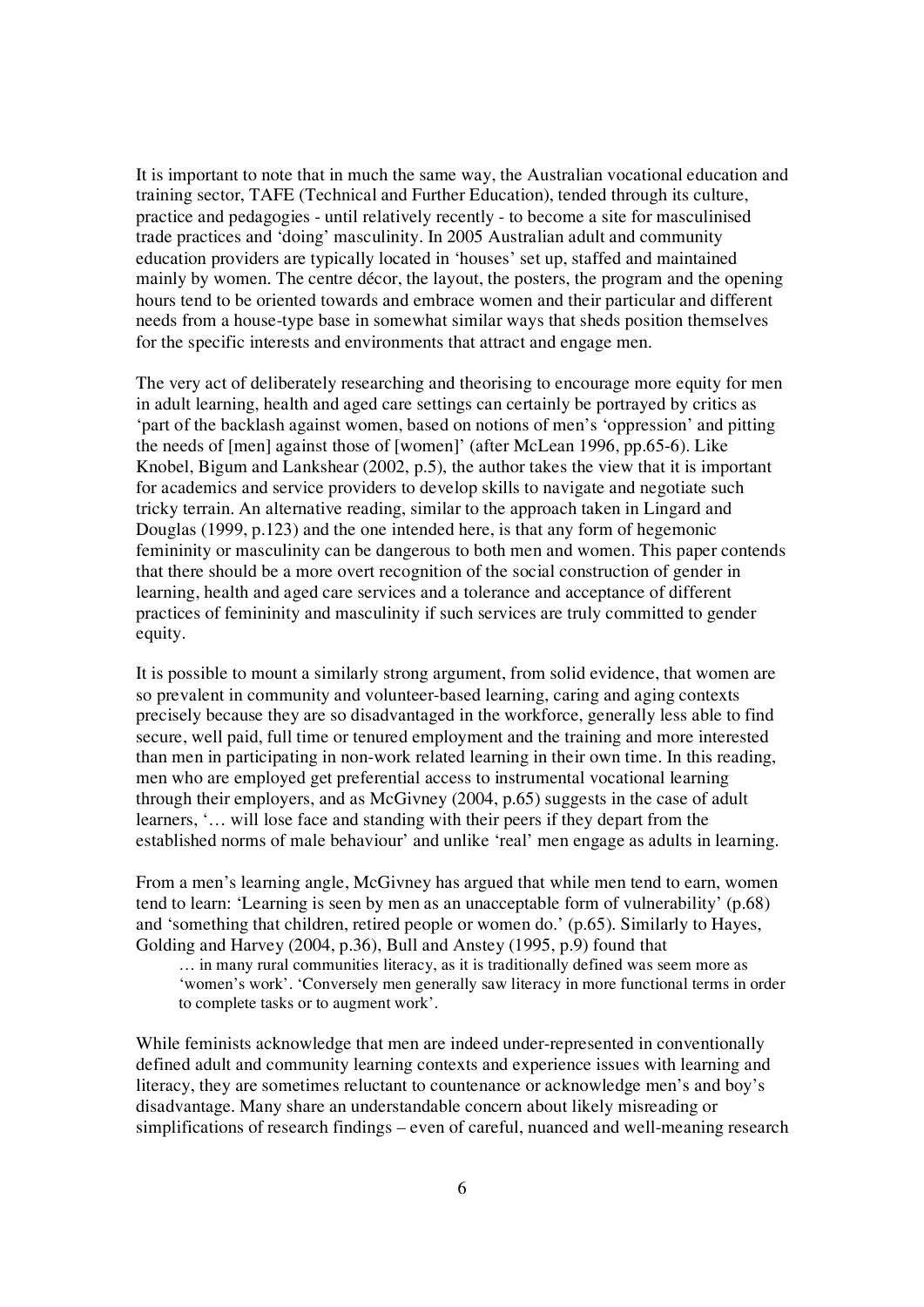- about men's different patterns of participation in formal and informal learning. There is a concern that research that identifies men's disadvantage might take the focus off funding or support of programs to address women's disadvantage, still experienced by women in terms of participation in - and particularly outcomes from - education and training more broadly. This research, like the House of Representatives (2002, p.61) inquiry into boys, has encountered some reluctance, even within research communities, 'to openly confront the possibility of [men's] under-achievement and disengagement as an issue, perhaps for fear of undermining ongoing support for strategies for [women].'

Feminists particularly counter suggestions of simple sectoral *exclusion* of men from adult education and training, implied in the title of McGivney's (1999) *Excluded Men*: *men who are missing from education and training* in the UK, but more nuanced on a careful reading of that work. McGivney in fact says that some of the 'missing' men<br>
… are not deliberately avoiding education: they are systematically excluded from it by

employers, education institutions and the system governing programmes and welfare benefits for the unemployed. (McGivney 1999, p.70)

To date it has not been possible to prove or conclude that broader structural exclusions for men - identified in UK adult education contexts by McGivney (1992) - apply in the case of all Australian adult learning. The current research allows for some investigation the alternative or parallel possibility identified by McGivney (1999, p.70) that men's reluctance to engage in education and training might be related 'to lack of interest, fear of failure or the embracing of traditional masculine values'. This research is providing evidence of both men's withdrawal to men's spaces (in adult learning, health and aged care spaces and settings) and structural exclusion from women's spaces and settings.

It is possible to ague that men: either because of negative previous experiences of formal education; because the local adult education or TAFE provider doesn't offer anything they want to learn; because they don't feel comfortable learning alongside women in what they regard as female spaces; because the learning styles and pedagogies don't suit them - should simply 'get over it' and go elsewhere to learn. It is certainly possible - in capital and regional cities in Australia - to point to the Australian public vocational education and training sector – TAFE (Technical and Further Education) as an appropriate men's alternative. TAFE has traditionally been regarded as a 'men's place' with a general focus on vocational training for male dominated trades and with mainly male staff and students, though this profile is also changing.

In this study of men's sheds it is important to identify the role of women – as participants in some sheds but also as shed coordinators and managers. In both Australia and the UK there is a sense of frustration – particularly amongst women – of their inability to reach men through adult education. There is a general recognition, summarised in UK contexts by McGivney (1999, p.69), that since 'adult community education is seen as a service for women [it] consequently has a limited appeal for men', partly because 'they are mostly staffed by women'. As Tett (1994) identified, 'many adult and community education programmes are designed to help women gain new interests and achieve personal goals [and] therefore do not attract men who have a more instrumental attitude to learning.' (McGivney 1999, p.69).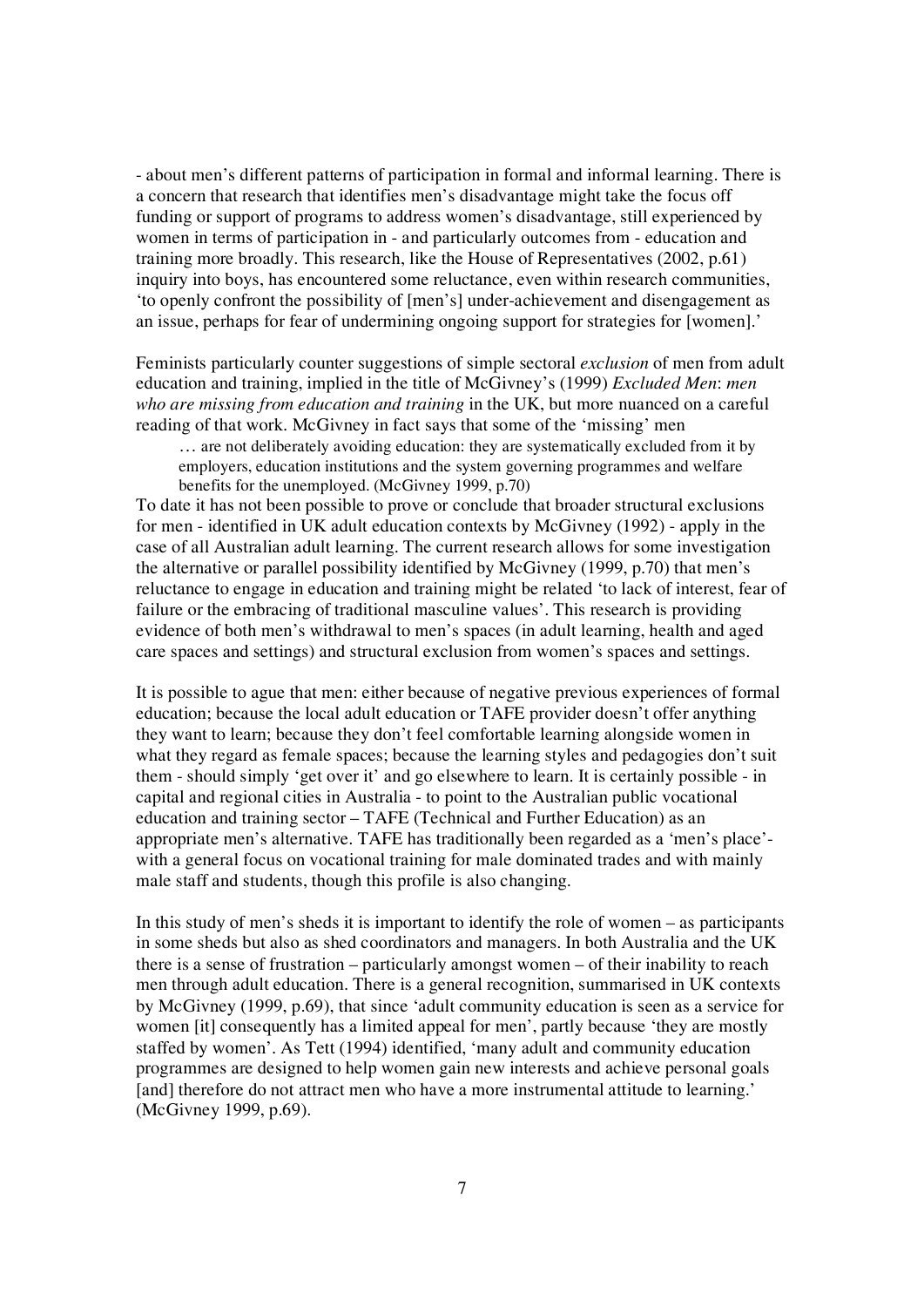It is important to observe that adult and community education providers in Australia have been subject to government pressure through their diverse and complex State and Federal funding arrangements and Australian competition policy to make programs more instrumental and more vocational. In larger Australian cities and towns ACE providers now have program profiles approaching those of some vocational (TAFE) providers and some attract a significant proportion of men. In New South Wales VET delivered in ACE now accounts for around half of ACE programs and funding.

Adult and community education community in Australia (particularly where it exists as a discrete sector in Victoria and New South Wales) has been frustrated by increasing government insistence that the sector justify its existence by becoming more instrumental, more competitive and more vocational. There has been an unquestioning tendency in both ACE and VET to conflate participation with a simple count of learners formally enrolled in its providers and programs. This research provides evidence, consistent with Hodges' (1998) suggestion, and based in part on Lave and Wenger's (1991, p.35) earlier finding, that rather than being a simple numeric measure, participation by older men in communities of practice, in this case in men's sheds, is essentially

**…** socially constructed, interwoven with the detailed fabrics of the community of practice and the negotiated processes of membership and participation. In this way, participation is defined as ways of belonging, where belonging is, "… not only a crucial condition for learning, but a constituent element of its content." (p.35) **(**Hodges 1998, p.8)

#### **Conclusions**

The research evidence about men's sheds in community context is limited because the 'movement' is grass roots and men's shed growth and proliferation has been quite recent. Men's sheds are of interest in VET and ACE research because they suggest an alternative conclusion about older men's relatively low participation in formal and non-formal learning that shifts the focus away from men (or women) as the problem. Rather than concluding that older men are not learning because they are not involved in adult education or that there aren't enough men's programs, the findings to date suggest an alternative and more complex conclusion. That is, for a range of reasons, men with negative experiences of formal learning are reluctant to present for more learning – particularly in spaces largely inhabited by people, particularly women, with a passion for learning. In essence, older men generally don't feel like they *belong* in places and spaces dedicated *only* to learning or health, even when it is the only local space for accessing adult learning or health programs and services. The same conclusion might apply to women who don't feel like they belong in a wide range of organisations where men tend to hold sway: over the learning space, the décor, the pedagogy or the programs.

Hodges (1998, p.9) researching in an education context suggests that 'What emerges as crucial, then, is less the "content" of education, and more substantially the quality of the person's participation within this educative community.' What is being offered though VET and ACE and learned by men in those contexts is arguably less valuable than the learning some older men experience through belonging to and participating in surrogate learning organisations like men's sheds as participants and volunteers – particularly with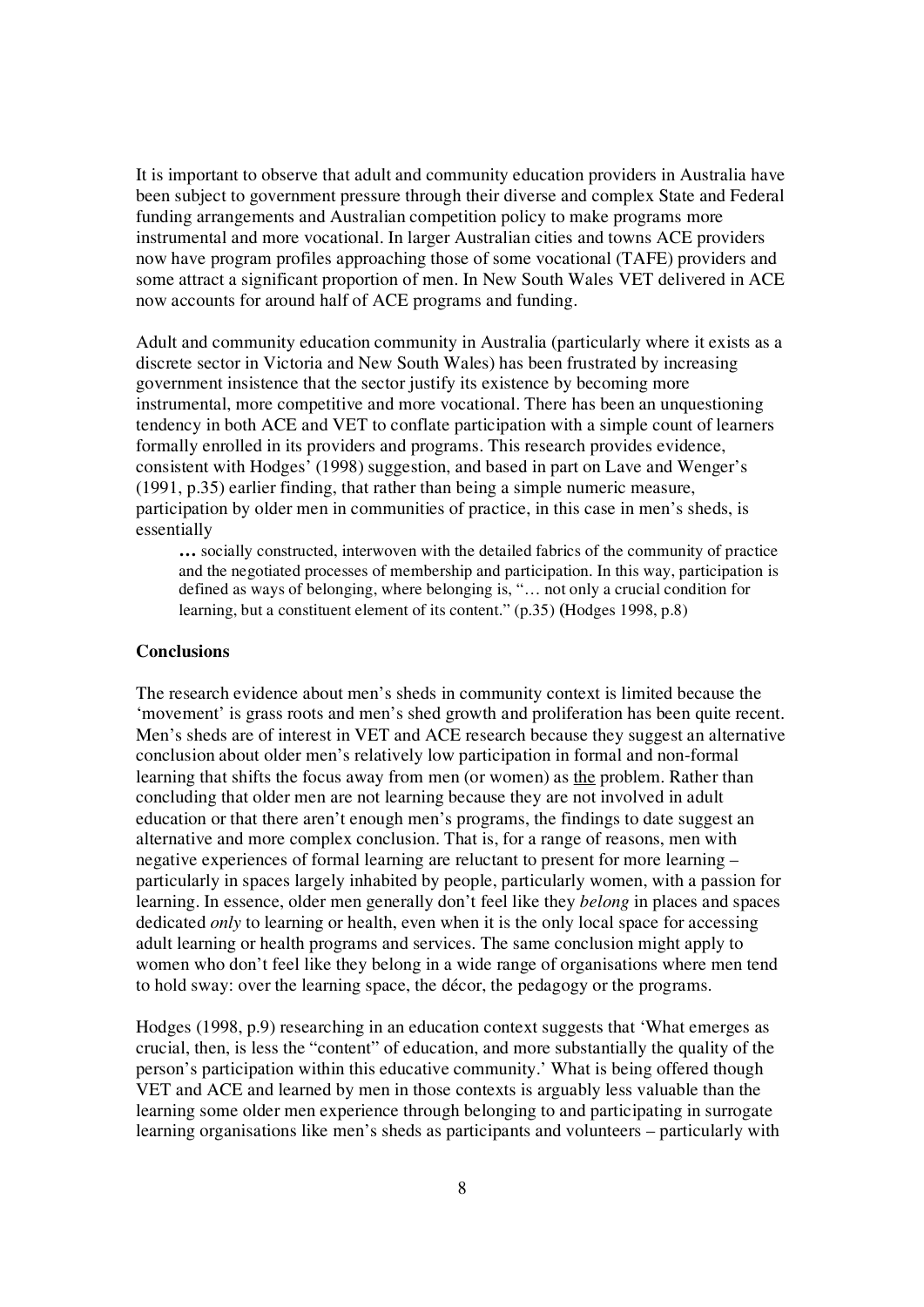other men in communities of practice. Learning, through this perspective, as Hodges (1998, p.9) observes, '… is an ontological transformation, not an epistemological effect.' Putting it another way, older men might come to men's sheds and tend not to use VET or ACE because they tend not to feel like they belong there - or experience a quality of participation in the VET or ACE community of practice as they experience it in some other community contexts. Using a somewhat similar theoretical lens to that used by Hodges (1998, p.8), though hard to countenance for women from a gender equity perspective, it is also possible to argue that this is because participation is organised by female structures of privilege that deny men's difference and diversity.

The current research raises some important unanswered but tantalising questions: about whether 'men's sheds': recent grass-roots solutions for increasing numbers of older men in communities throughout Australia - are solving or exacerbating the cleft stick that many older men find themselves in as learners - with a desperate need for learning that they are unable to admit to or address. Is the apparently deliberate retreat by some men away from ACE towards community-based sporting, service and emergency service organisations, including men's sheds normal, natural and unproblematic? Is the 'male only shed' a form of the modern day Masonic Lodge? Do men-only learning and community organisations solve or perpetuate men's isolation and difference? Is it akin to some women retreating to a position of learning strength with other women in the 'community house'? To what extent are men's sheds colonised by men who eschew a competing victims' syndrome? Does an 'ACE for women and sheds for men' strategy risk a form of adult education apartheid based on gender? To what extent will the findings of the current study simply confirm real, persistent, 'natural' and intergenerational differences in men's and boy's preferences for hands-on, practical, outdoor and instrumental learning styles and pedagogies?

Finally, previous findings summarised in this review are important and sobering starting points when attempting to locate the present study - of essentially informal, 'grass roots', volunteer run, community based initiatives in one or more of the training, learning, work or health literature. There is the potential for these 'grass-roots' developments to be colonised and adopted as 'programs' by governments and bureaucracies. There is the question about how the hegemonic principles associated with the instrumental and reductionist notions of training and education can or should be overlain on these very diverse 'self-directed' initiatives, even by means of the survey used for this research.

There is therefore the potential, through this and other research, of possible misinterpretation and disconnection, such as through a top-down, government program 'roll out' of men's sheds programs linked to individual obligations and expectations on the grounds that it might produce efficient and effective fiscal and employment outcomes. In essence, if men's sheds can be shown to produce health, well being, community and learning benefits informally, how might they be nurtured and supported by governments on the basis of their demonstrated 'measurable outcomes' without formally fore grounding the informal benefits to the point that they lose and turn off the participants? If men's sheds were formally re-badged as older men's learning and health programs, would they cease to attract men or deliver these desired outcomes?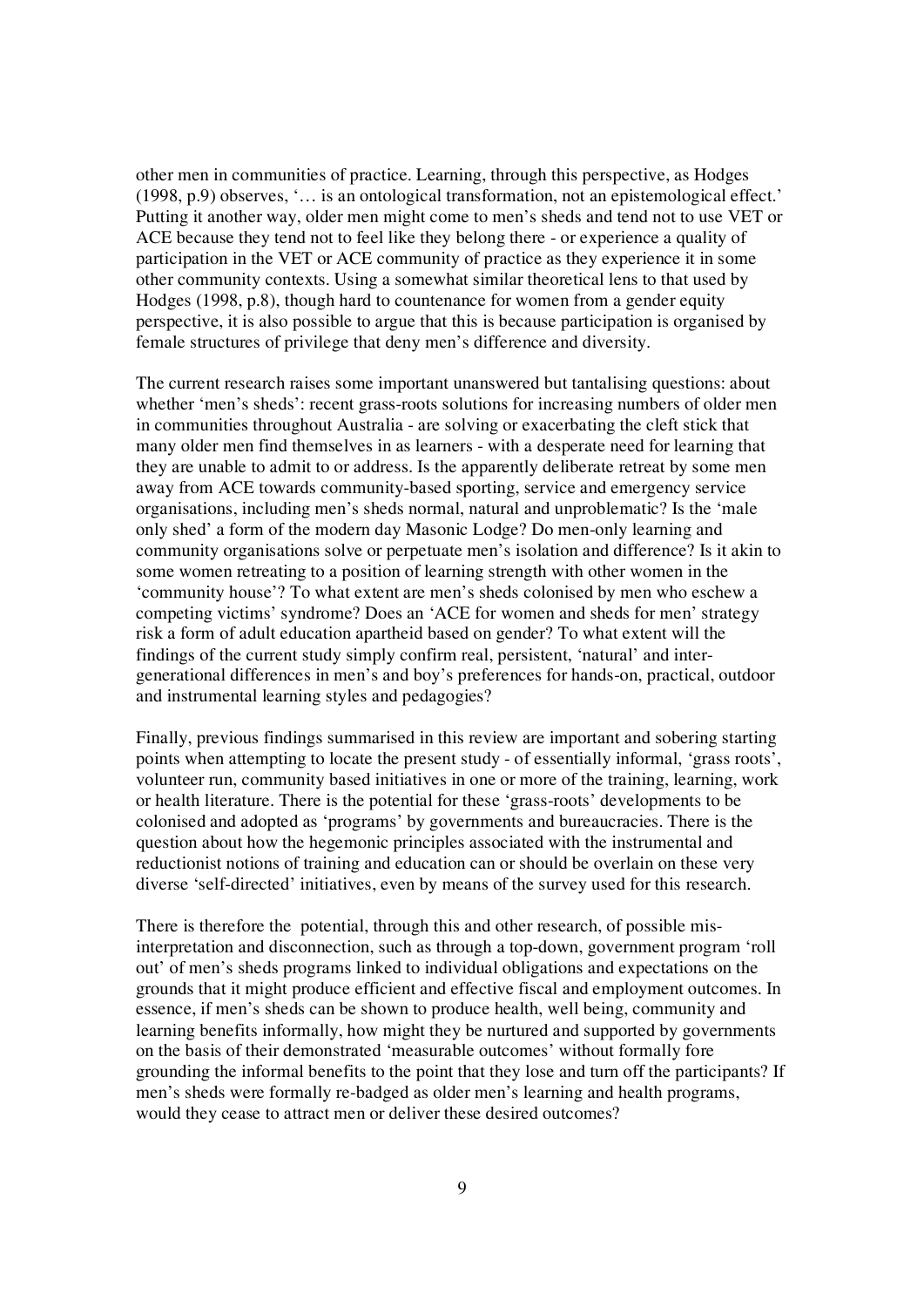## **Acknowledgements**

The author thanks the Adult, Community and Further Education Board in Victoria for helping to fund the direct costs of the 2005 Victorian men's sheds survey, and particularly thanks the men, the men's sheds organisations and their male and female managers who so willingly cooperated with the survey.

#### **References**

- ABC (1996). *Men and their sheds*, A Vivid Pictures Production for Australian Broadcasting
- Commission.<br>
ACFEB (1996). Women's participation in adult education in the community: an issues paper,<br>
Melbourne: Adult, Community and Further Education (ACFE) Board.<br>
Bettany, K. (2005). 'Easier shed than done: meaningfu
- 
- Bull, G. and Anstey, M. (1995). Adult literacy practices in rural families and communities,<br>National Languages and Literacy Institute of Australia, Nathan: Adult Literacy Research Network. CHB (2001). *Shedding the light on 'Men in sheds'*, Community Health Bendigo, Bendigo.
- 
- Connell, R. (1996). 'Teaching the Boys: New research on Masculinity, and Gender Strategies for Schools', *Teachers College Record*, 98: 2, 206-235. Earle, L., Earle, T. and Von Mering, O. (1999). 'Sheds and male retirement', *Australasian*
- *Leisure for Pleasure Journal*, 1:1, 5-19. Foskey, R. and Avery, A. (2003). 'Older rural men learning for change', Paper to Adult
- Learning Australia Conference, Communities of Learning: Communities of Change, 27-30 November. Golding, B. and Harvey, J. (2006). *Final report on a survey of men's sheds participants in*
- *Victoria*, Report to Adult, Community and Further Education Board Victoria.
- Golding, B., Harvey, J., Brown, M., Foley, A. and Gleeson, L. (in progress 2006) Men's sheds: older men's learning spaces and programs in Australia, NCVER, Adelaide. Golding, B. and Rogers, M. (2002). *Adult and community learning in small & remote towns*,
- Adult, Community and Further Education Board, Melbourne. Golding, B, Davies, M. and Volkoff, V. (2001). *<sup>A</sup> consolidation of ACE Research 1990-2000,*
- *Review of Research*, Adelaide: National Centre for Vocational Education Research, Adelaide. Golding, B., Harvey, J. and Echter, A. (2004). *Men's learning through ACE and community*
- *involvement in small rural towns: results of a Victorian survey*, Report to Adult, Community and Further Education Board Victoria.
- Golding, B., Harvey, J. and Echter, A. (2005). *Men's learning through ACE and community involvement in small rural towns, Findings from a Victorian survey*, Final Report to Adult, Community and Further Education Board, Victoria, February. Green, L. and Kreuter, M. (1991). *Health promotion planning: an educational and environmental*
- *approach*, Mountain View, Mayfield Publishing.
- Hayes, C., Golding, B. and Harvey, J. (2004). *Adult learning through fire and emergency services organisations in small and remote Australian towns*, Adelaide: NCVER.